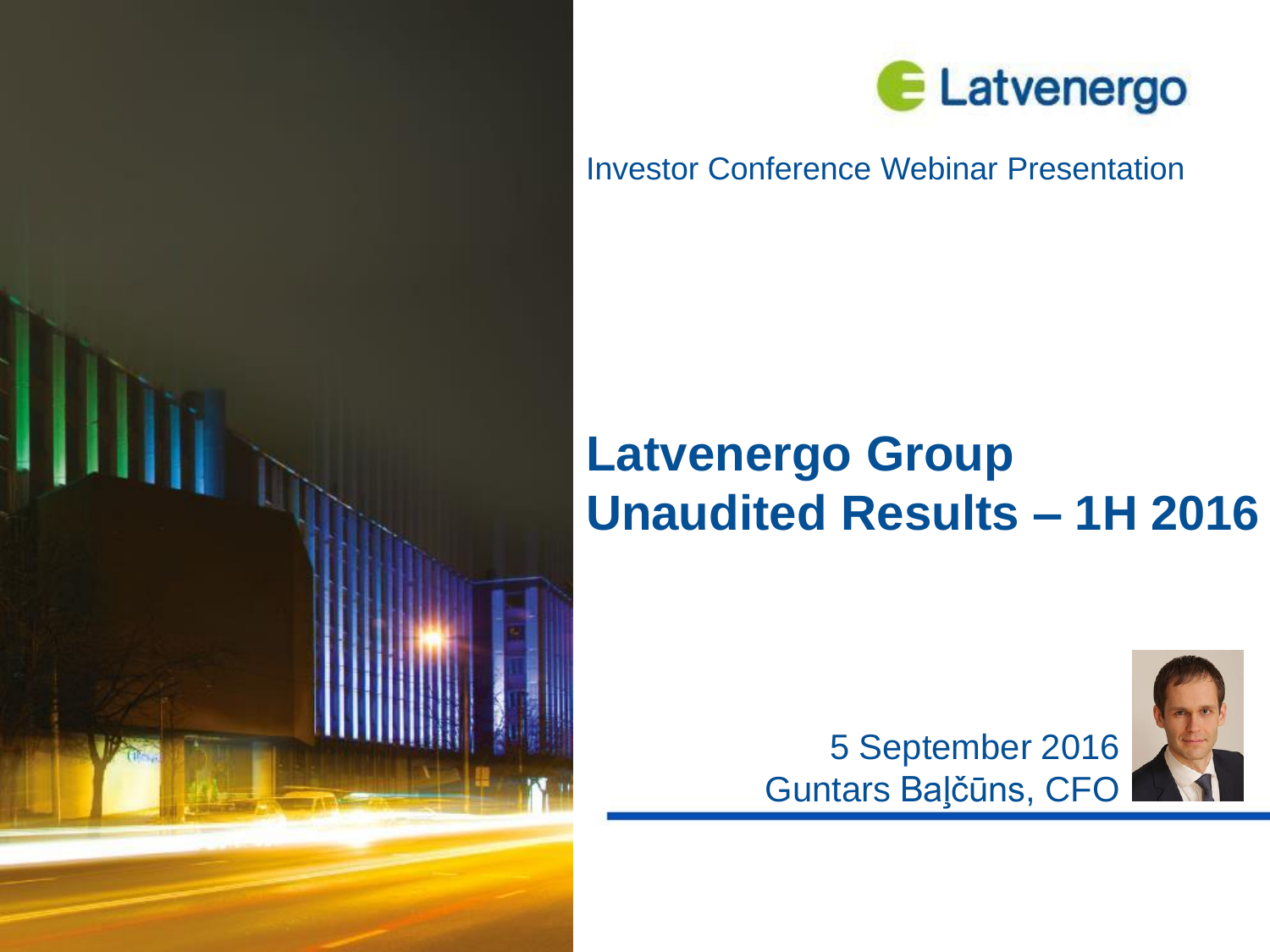## **Disclaimer**

This presentation and any materials distributed or made available in connection herewith (collectively, the "presentation") have been prepared by Latvenergo AS (the "Company") solely for your use and benefit for information purposes only. By accessing, downloading, reading or otherwise making available to yourself any content of the presentation, in whole or in part, you hereby agree to be bound by the following limitations and accept the terms and conditions as set out below.

You are only authorized to view, print and retain a copy of the presentation solely for your own use. No information contained in the presentation may be copied, photocopied, duplicated, reproduced, passed on, redistributed, published, exhibited or the contents otherwise divulged, released or disseminated, directly or indirectly, in whole or in part, in any form by any means and for any purpose to any other person than your directors, officers, employees or those persons retained to advise you, who agree to be bound by the limitations set out herein.

The presentation does not constitute or form part of, and should not be construed as, an offer, solicitation or invitation to subscribe for, underwrite or otherwise acquire, any securities of the Company or any member of its group nor should it or any part of it form the basis of, or be relied on in connection with, any contract to purchase or subscribe for any securities of the Company or any member of its group, nor shall it or any part of it form the basis of or be relied on in connection with any contract or commitment whatsoever. Any person considering the purchase of any securities of the Company must inform himself or herself independently before taking any investment decision. The presentation has been provided to you solely for your information and background and is subject to amendment. Further, the information in this presentation has been compiled based on information from a number of sources and reflects prevailing conditions as of its date, which are subject to change.

The information in this presentation is subject to verification, completion and change without notice and the Company is not under any obligation to update or keep current the information contained herein. Accordingly, no representation or warranty, express or implied, is made or given by or on behalf of the Company or any of its respective members, directors, officers or employees or any other person as to the accuracy, completeness or fairness of the information or opinions contained in this presentation, and any reliance you place on such information or opinions will be at your sole risk. Neither the Company nor any of its respective members, directors, officers or employees nor any other person accepts any liability whatsoever for any loss howsoever arising from any use of this presentation or its contents or otherwise arising in connection therewith.

This presentation includes "forward-looking statements," which include all statements other than statements of historical facts, including, without limitation, any statements preceded by, followed by or that include the words "targets," "believes," "expects," "aims," "intends," "will," "may," "anticipates," "would," "plans," "could" or similar expressions or the negative thereof. Such forward-looking statements involve known and unknown risks, uncertainties and other important factors beyond the Company's control that could cause the actual results, performance or achievements of the Company to be materially different from future results, performance or achievements expressed or implied by such forward-looking statements. Such forward-looking statements are based on numerous assumptions regarding the Company's present and future business strategies and the environment in which the Company will operate in the future. By their nature, forward-looking statements involve risks and uncertainties because they relate to events and depend on circumstances that may or may not occur in the future. Accordingly, any reliance you place on such forward-looking statements will be at your sole risk. These forward-looking statements speak only as at the date as of which they are made. Past performance of the Company cannot be relied on as a guide to future performance. No statement in this presentation is intended to be a profit forecast.

This presentation is not directed to, or intended for distribution to or use by, any person or entity that is a citizen or resident or located in any locality, state, country or other jurisdiction where such distribution, publication, availability or use would be contrary to law or regulation or which would require any registration or licensing within such jurisdiction.

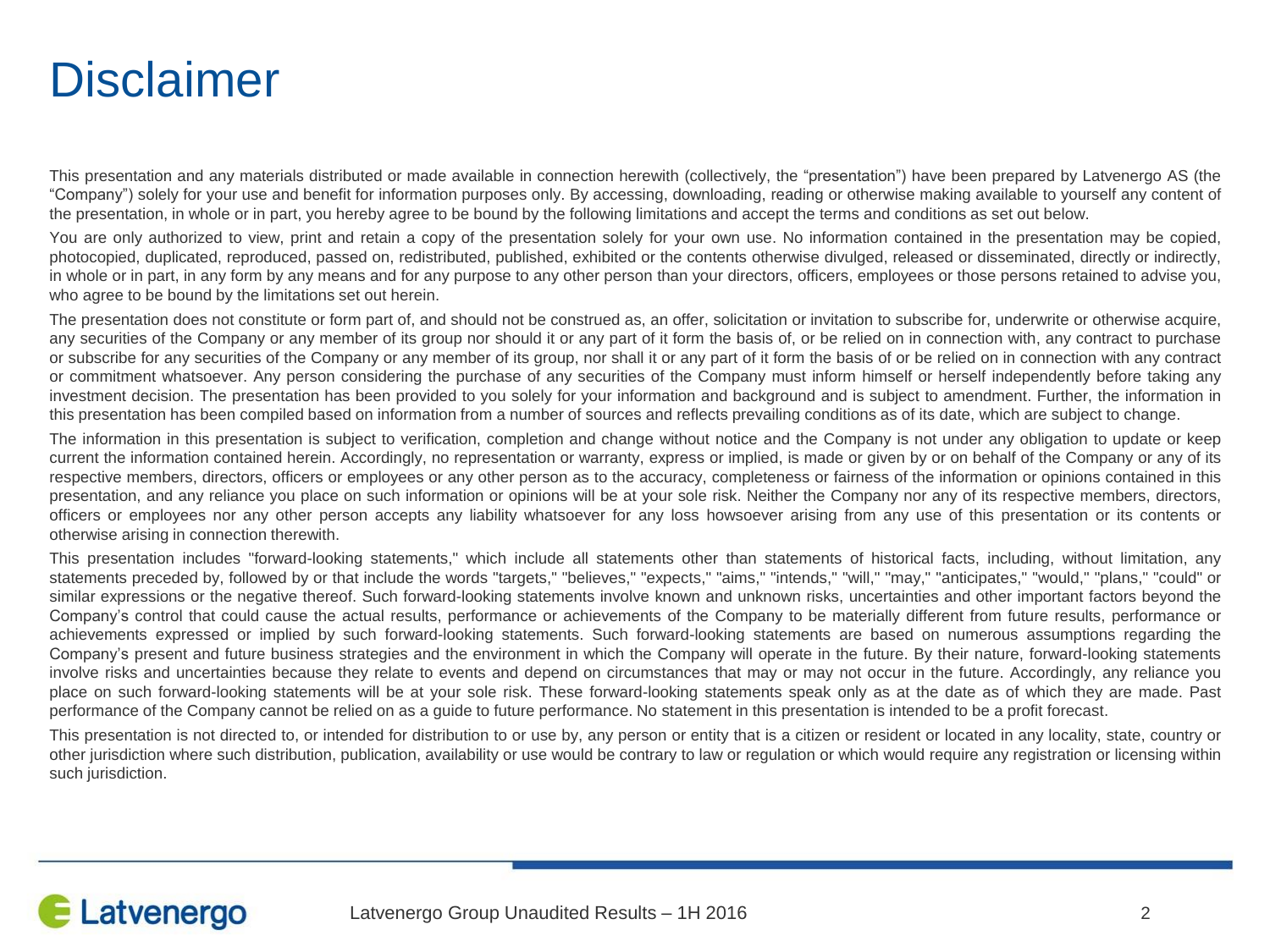# Agenda

## Group Profile

## Financials 1H 2016

- Market Overview ь
- Revenue and Profitability
- Segment Results
- **Investments**
- Funding

## Current Issues

Role of Riga CHPPs in the Electricity Market

Q&A

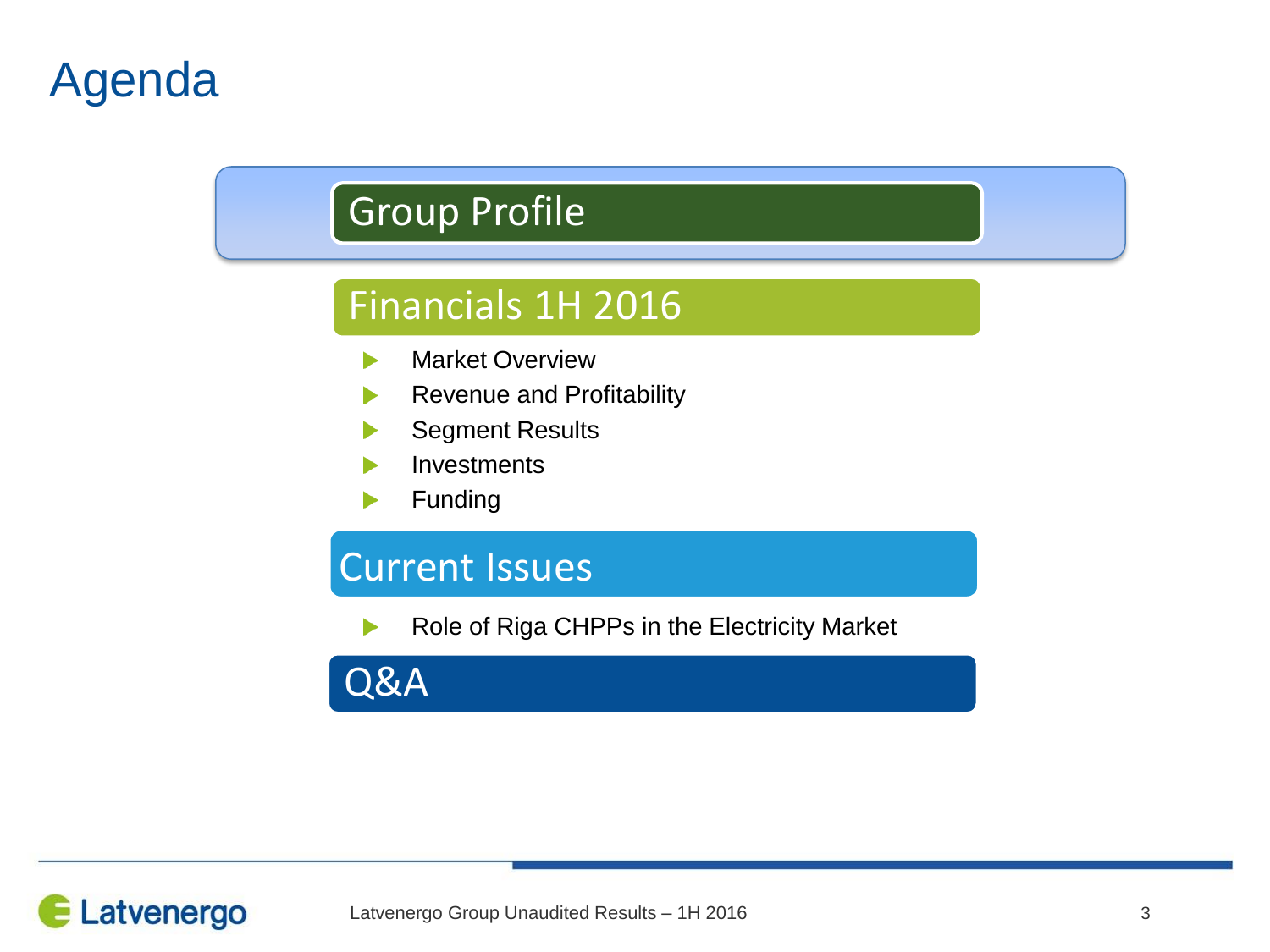# Group Profile

### **General**

- Vertically integrated utility
- Wholly-owned by the Republic of Latvia
- 4,187 employees
- Latvenergo Credit rating: Moody's Baa2/stable

### Latvenergo Group structure **Conservation Containst Conservation** Conservation Cataloguents



#### Main facts

- Installed generation capacities:
	- Riga CHPPs 1,025 MW<sub>ol</sub>; 1,617 MW<sub>th</sub>
	- Daugava HPPs 1,536 MW<sub>el</sub>
	- Liepaja and small plants 8 MW<sub>el</sub>; 227 MW<sub>th</sub>
- Length of power lines:
	- Distribution 94.1 thsd. km
	- Transmission 5.3 thsd. km
- Retail customers 859 thousands
- Market share in the Baltics  $\sim 1/3$

- Generation and supply (60% of revenues; 61% of EBITDA)
	- Latvenergo AS (LV)
	- Elektrum Eesti OU (EE)
	- Elektrum Lietuva UAB (LT)
	- Liepājas enerģija SIA (LV)
	- Enerģijas publiskais tirgotājs AS (LV)
- Distribution (29% of revenues; 24% of EBITDA)
	- Sadales tīkls AS (LV)
- Transmission assets (5% of revenues; 12% of EBITDA)
	- Latvijas elektriskie tīkli AS (LV)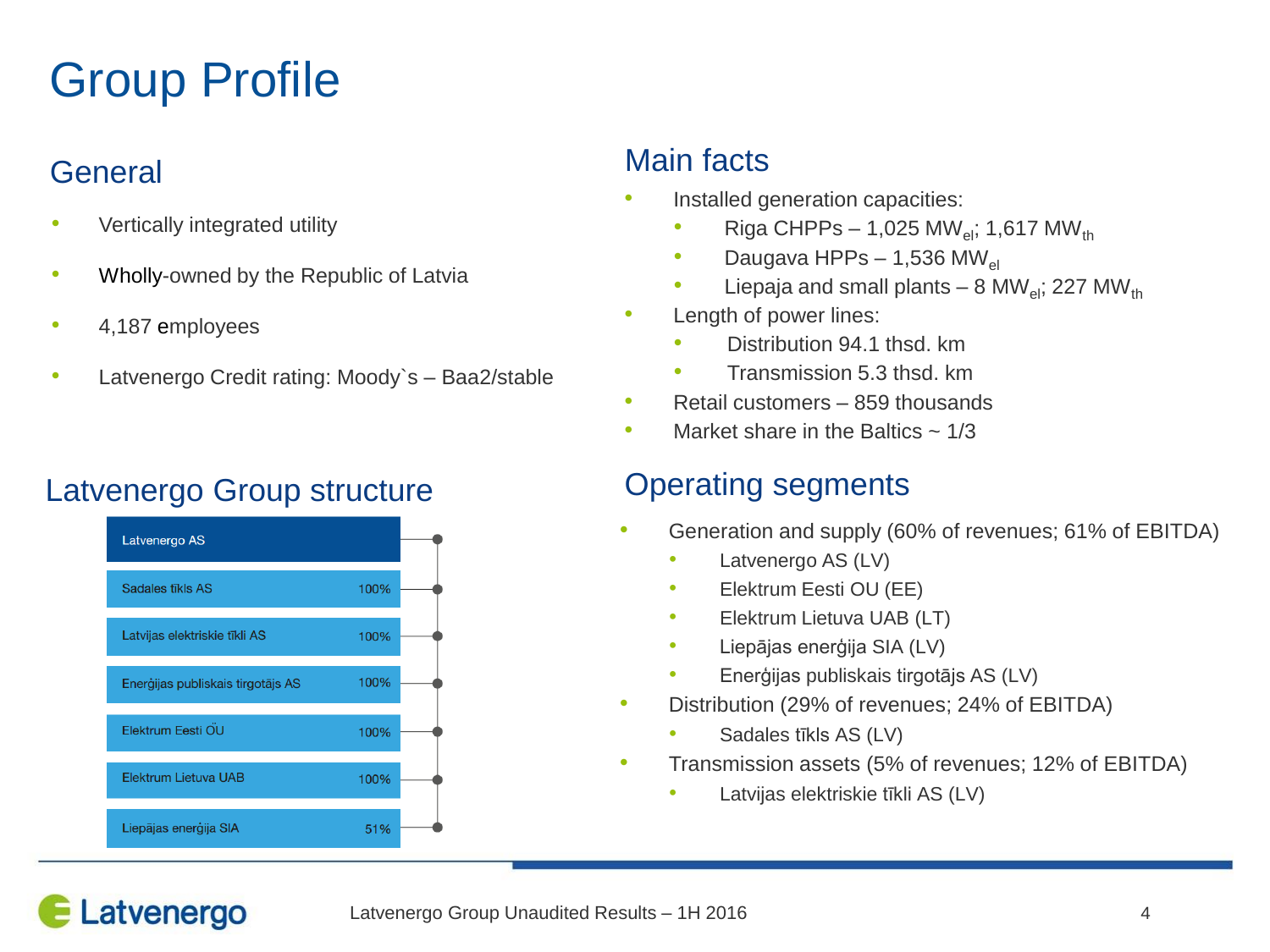# Agenda

## Group Profile

## Financials 1H 2016

- Market Overview ь
- Revenue and Profitability  $\blacktriangleright$
- Segment Results D.
- **Investments**
- Funding▶

Current Issues

Q&A

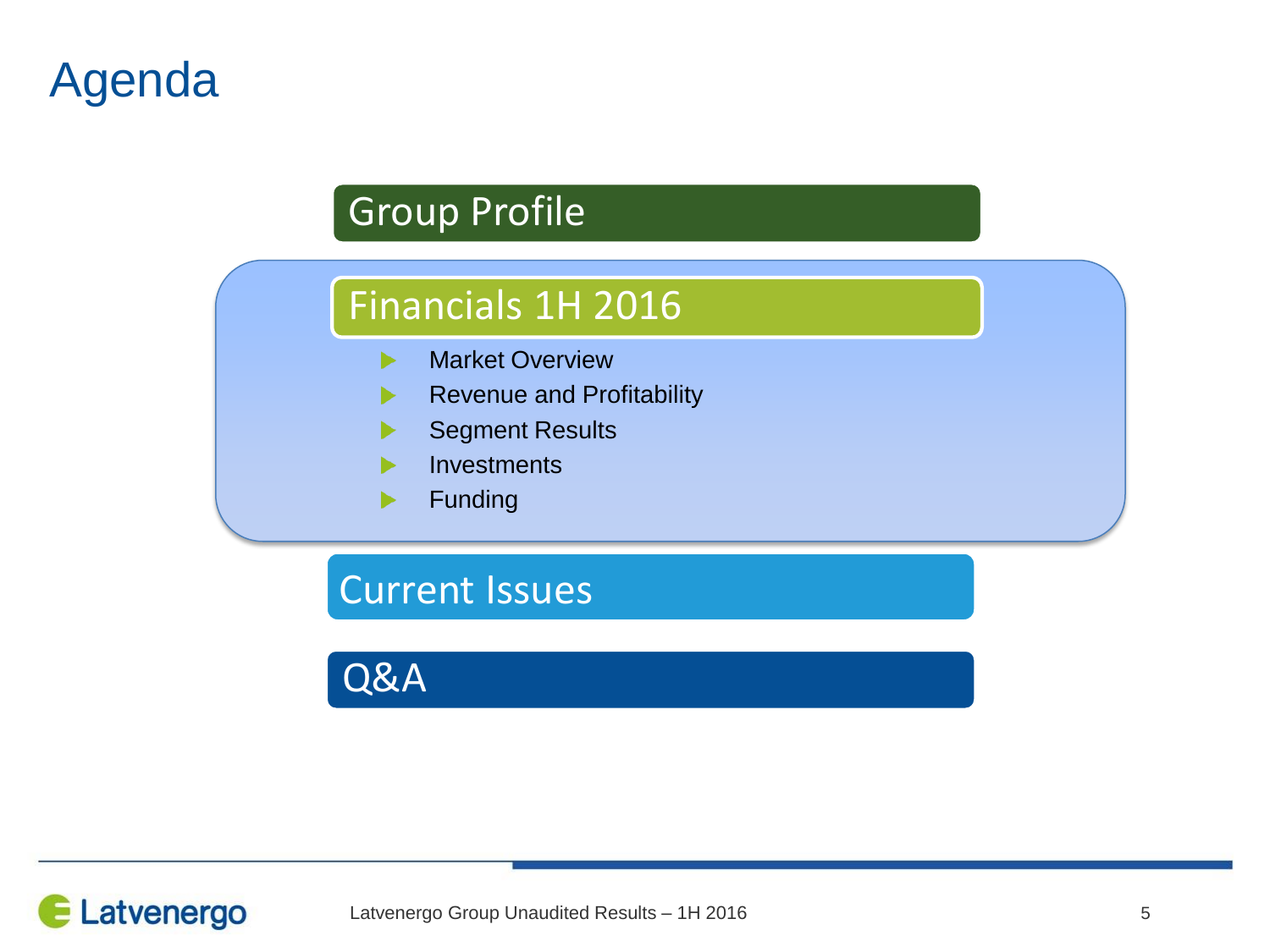# Market Overview

#### Convergence of electricity price Main facts – 1H 2016



#### Natural gas price decreases

Latvenergo



\* Forecast of Latvijas Gāze AS (02.08.2016.) http://www.lg.lv/index.php?id=246&lid=1901

- Nord Pool price decreased by 6% in Latvia (35.6 EUR/MWh) and by 4% in Lithuania (36.2 EUR/MWh), while it increased in Estonia and Finland by 1% (31.6 EUR/MWh) and 5% (30.3 EUR/MWh) respectively
- Electricity price increase in the Nordic countries determined by colder weather conditions at the beginning of 2016 and repair works of power plants and transmission infrastructure in June
- New interconnections have contributed to electricity spot price convergence between Finland and the Baltics
- Natural gas price in Latvia decreased by 28% reaching 23.7 EUR/MWh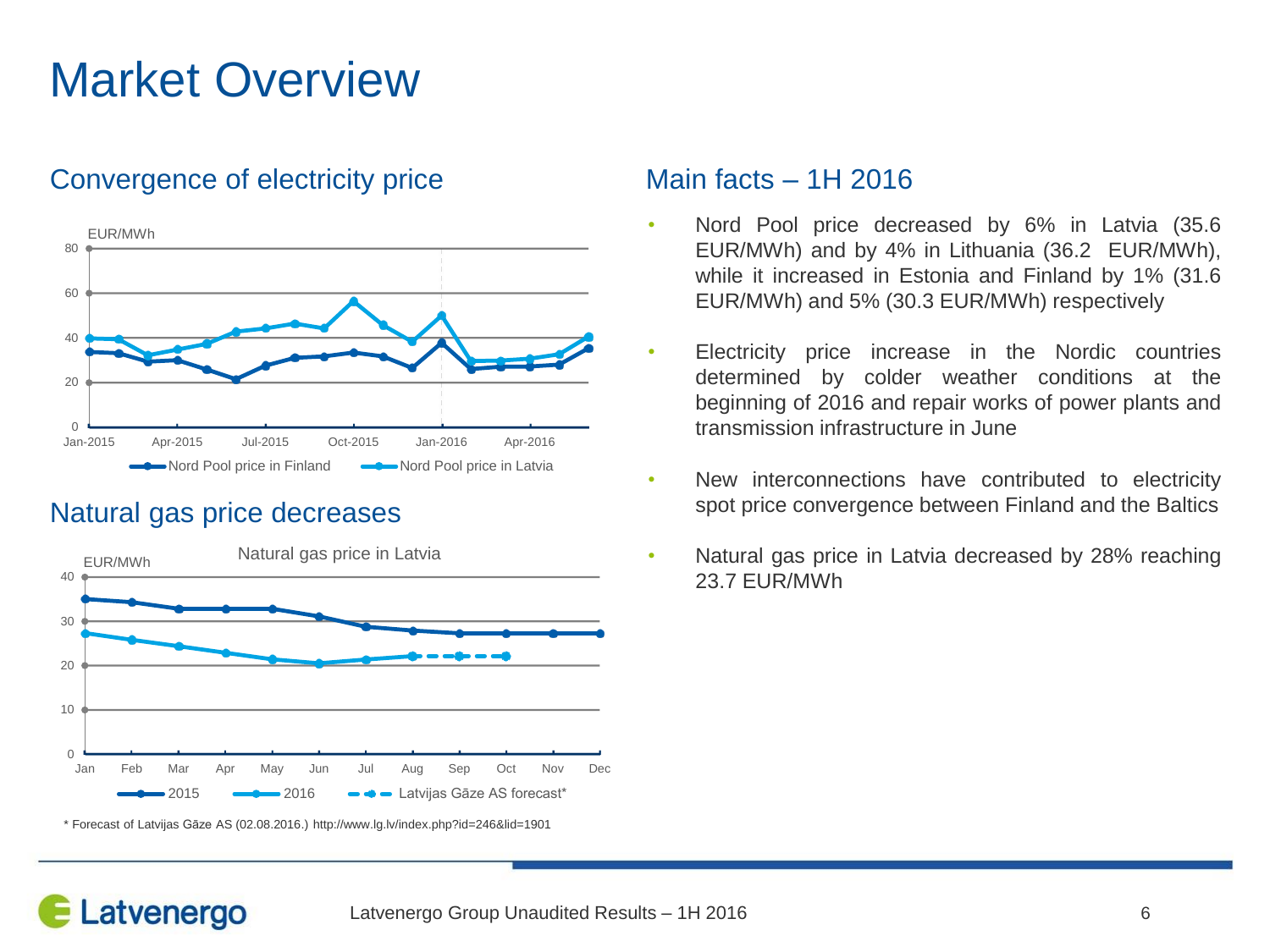# Revenue and Profitability



#### Revenue dynamics by segments

### EBITDA increased in all segments EBITDA weight by segment



### Key highlights

- The results were mainly positively impacted by lower prices of natural gas and electricity
- EBITDA margin  $-36\%$  (1H 2015: 29%)
- ROE 4.7% (on 30 June 2015: 2.4%)

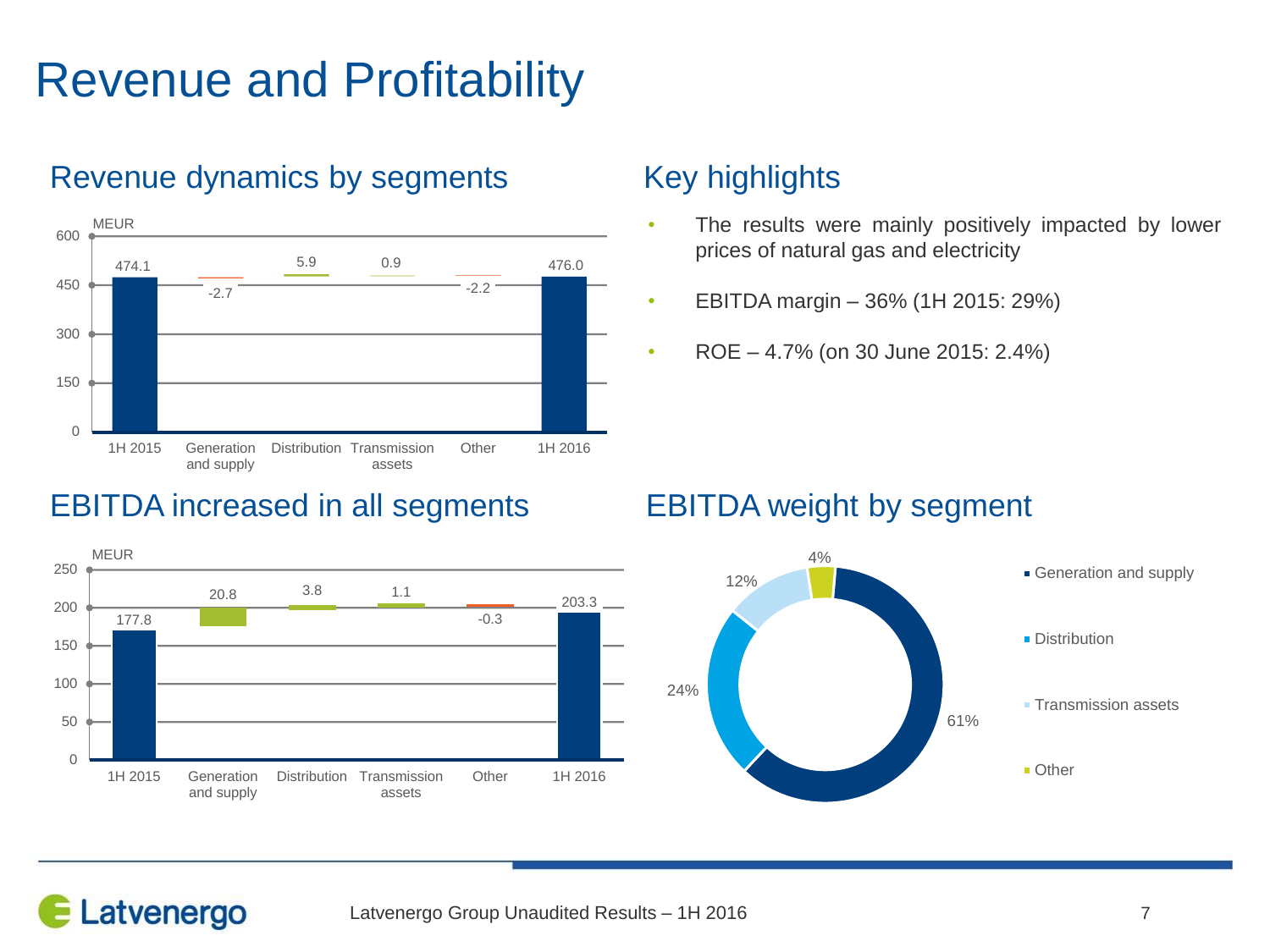# Generation and Supply

### Segment revenue and EBITDA Key highlights



### 2,431 GWh of electricity generated



- The results of the segment were positively impacted by lower prices of natural gas and electricity
- Increased output of electricity and thermal energy
- Latvenergo Group maintains leading electricity supplier position in the Baltics with aprox. 1/3 of the market share
- Almost 1/3 of electricity is supplied to customers in Lithuania and Estonia
- Client portfolio in Estonia and Lithuania is increased by approximately 1,000 business segment clients

## Latvenergo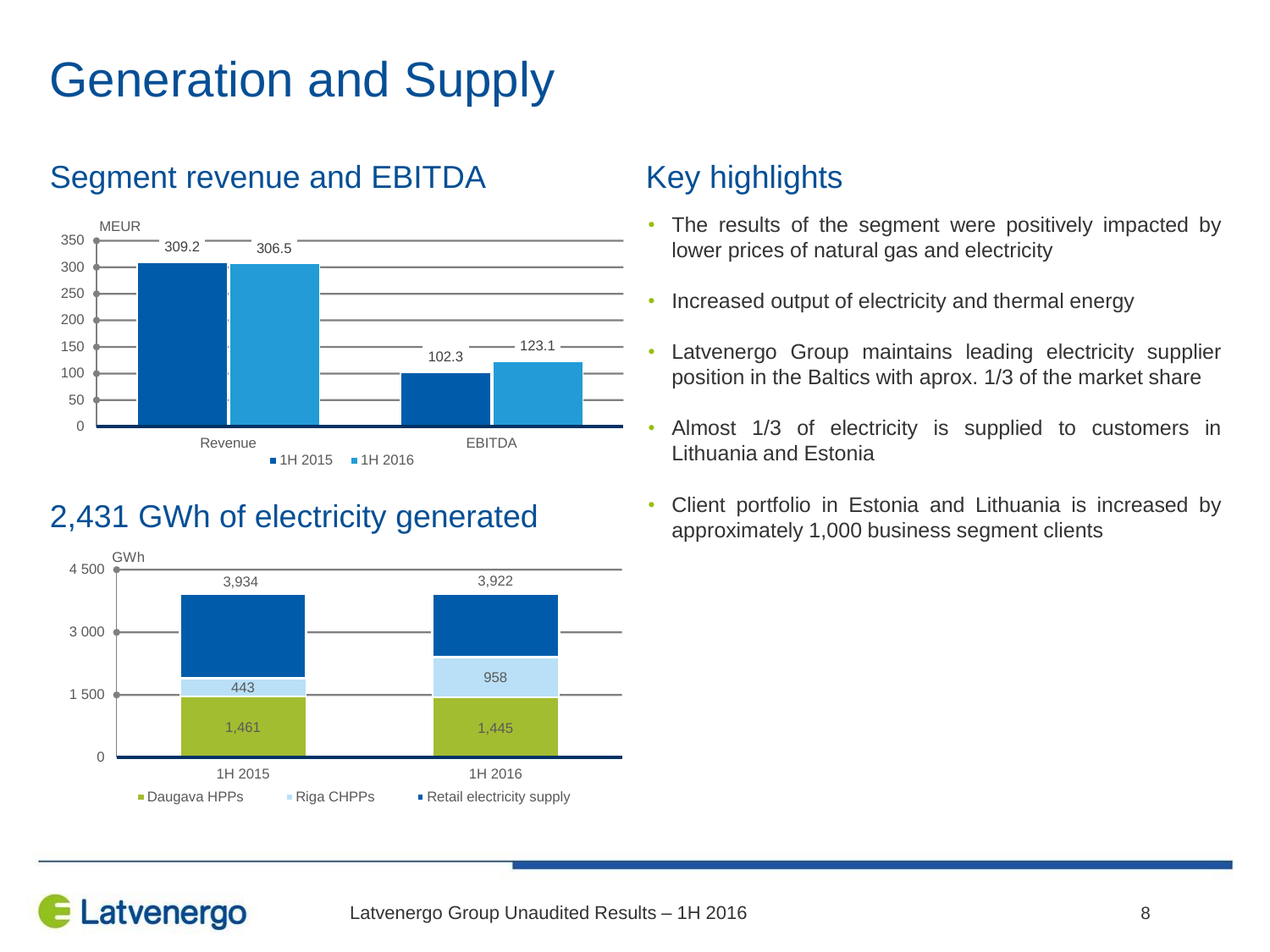# **Distribution**

### Segment revenue and EBITDA Key highlights



- Positive impact on the results due to increased distribution services revenue (+ 5.4 MEUR), while negative impact – higher purchasing cost of distribution losses (-1.3 MEUR)
- Electricity distributed reached 3,276 GWh (+ 4%)
- Investments in distribution assets reached 47.2 MEUR
- As of 1 August 2016, the new balanced electricity distribution system service tariffs come into force

### Assets, investments and distributed electricity

|                         |             |       | 1H 2015 1H 2016 |
|-------------------------|-------------|-------|-----------------|
| Assets                  | <b>MEUR</b> | 1,279 | 1,313           |
| Investments             | <b>MEUR</b> | 42.6  | 47.2            |
| Distributed electricity | GWh         | 3,158 | 3,276           |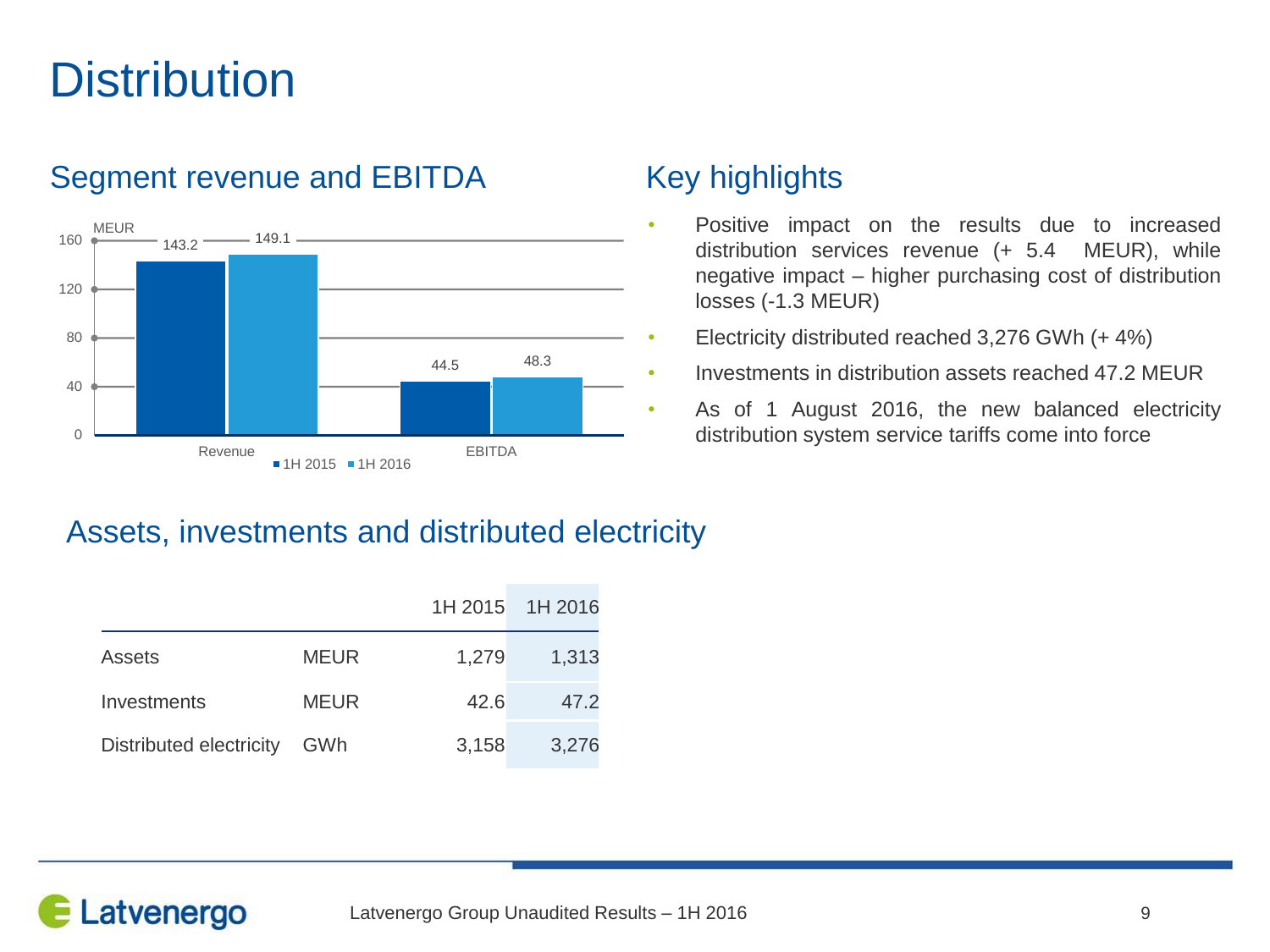# Transmission Assets



### Segment revenue and EBITDA Key highlights

- Positive impact on profitability due to a gradual inclusion of the value of regulatory asset revaluation reserve into the lease
- Investment in transmission system assets 6.9 MEUR, which is by 14% more than in the 1H last year

#### Assets and investments

|             |             |     | 1H 2015 1H 2016 |
|-------------|-------------|-----|-----------------|
| Assets      | <b>MEUR</b> | 451 | 422             |
| Investments | <b>MEUR</b> | 6.0 | 6.9             |

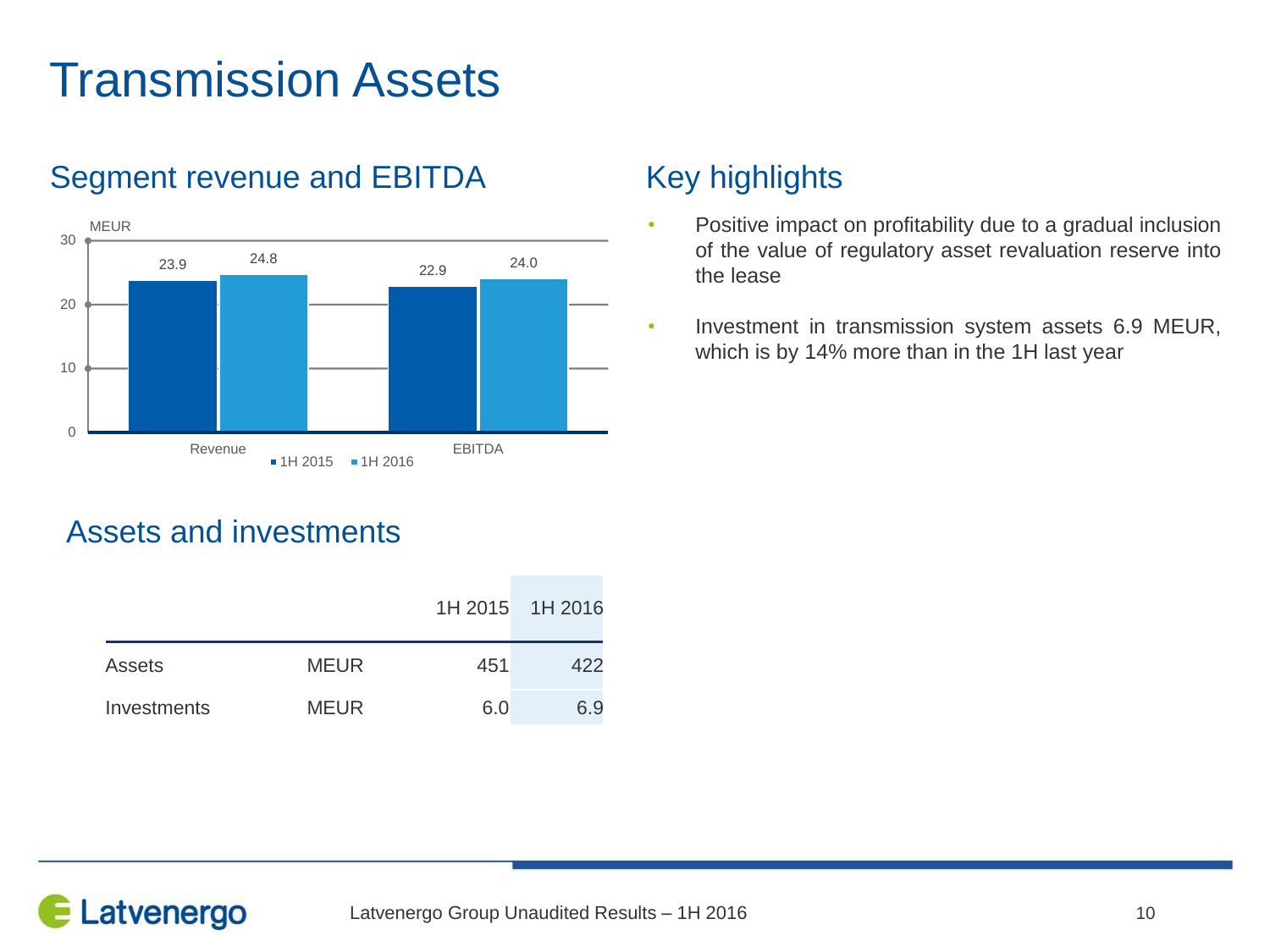## **Investments**

### 29% 59% 9% 3% 1H 2016 Other 79.6 MEUR

#### Investment division by segment Key highlights



#### **Transmission assets**

#### Major investment projects

- Large part of investment goes in the modernisation of power network with an aim to improve the quality of network service in Latvia
- Investments in Daugava HPPs hydropower unit reconstruction amounted to 14.6 MEUR

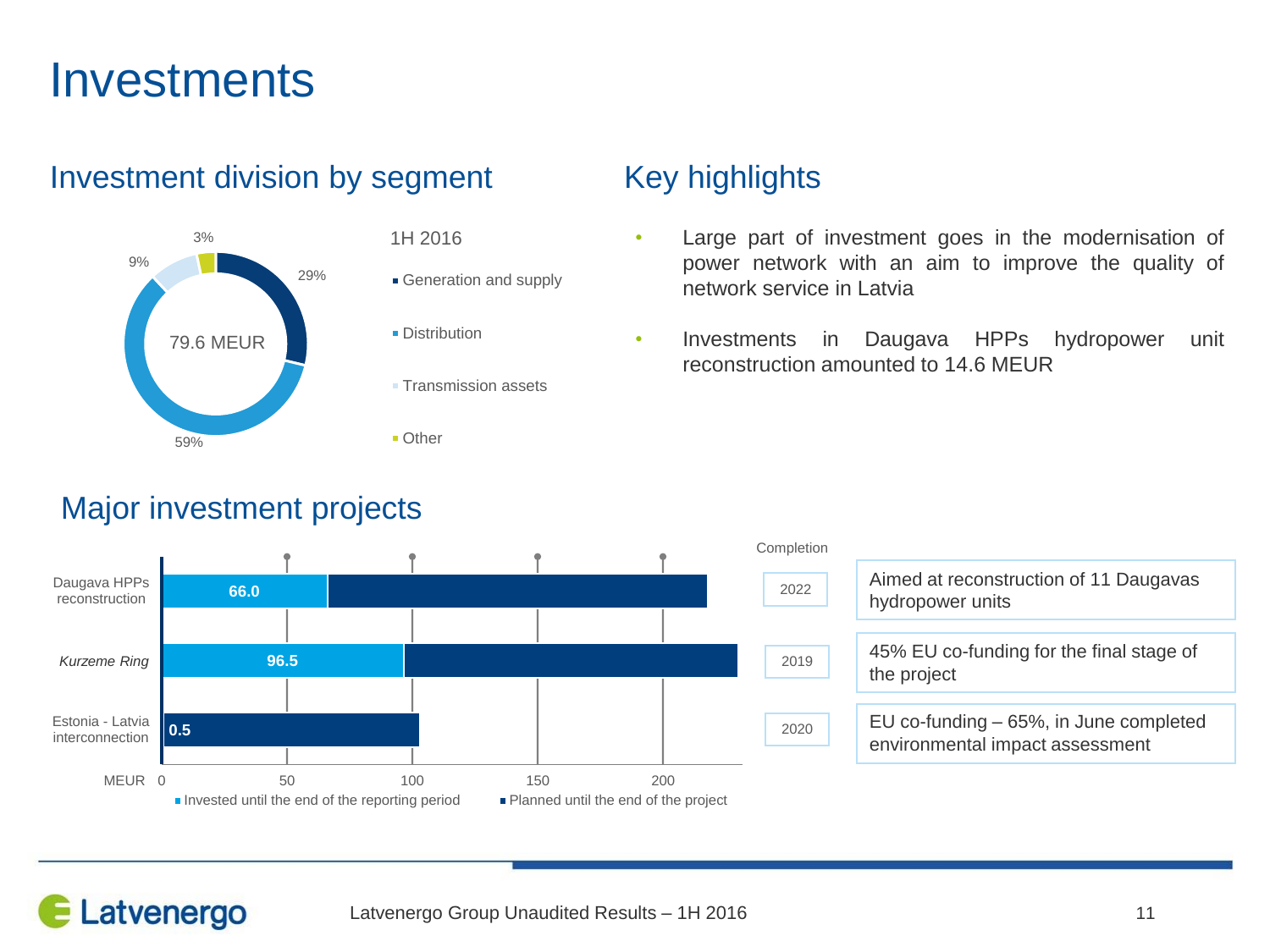# Funding

- On 14 April 2016, *green* bonds in the amount of 25 MEUR were issued, thus the second bond offering programme of 100 MEUR was completed
- Total amount of bonds issued reached 205 MEUR
- Capital ratio  $-59%$ , net debt to equity ratio  $-31%$
- At the beginning of 2016 *Moody's* reconfirmed credit rating – Baa2 (stable)

#### Key highlights **Debt repayment schedule**



#### Diversified sources of financing Loan portfolio figures



- banks
- Commercial banks

**Bonds** 

|                                            | 30.06.2016 |
|--------------------------------------------|------------|
| Share of fixed interest rate *             | 59%        |
| Duration                                   | 2.4 years  |
| Effective weighted average interest rate * | $1.9\%$    |

\* with interest rate swaps

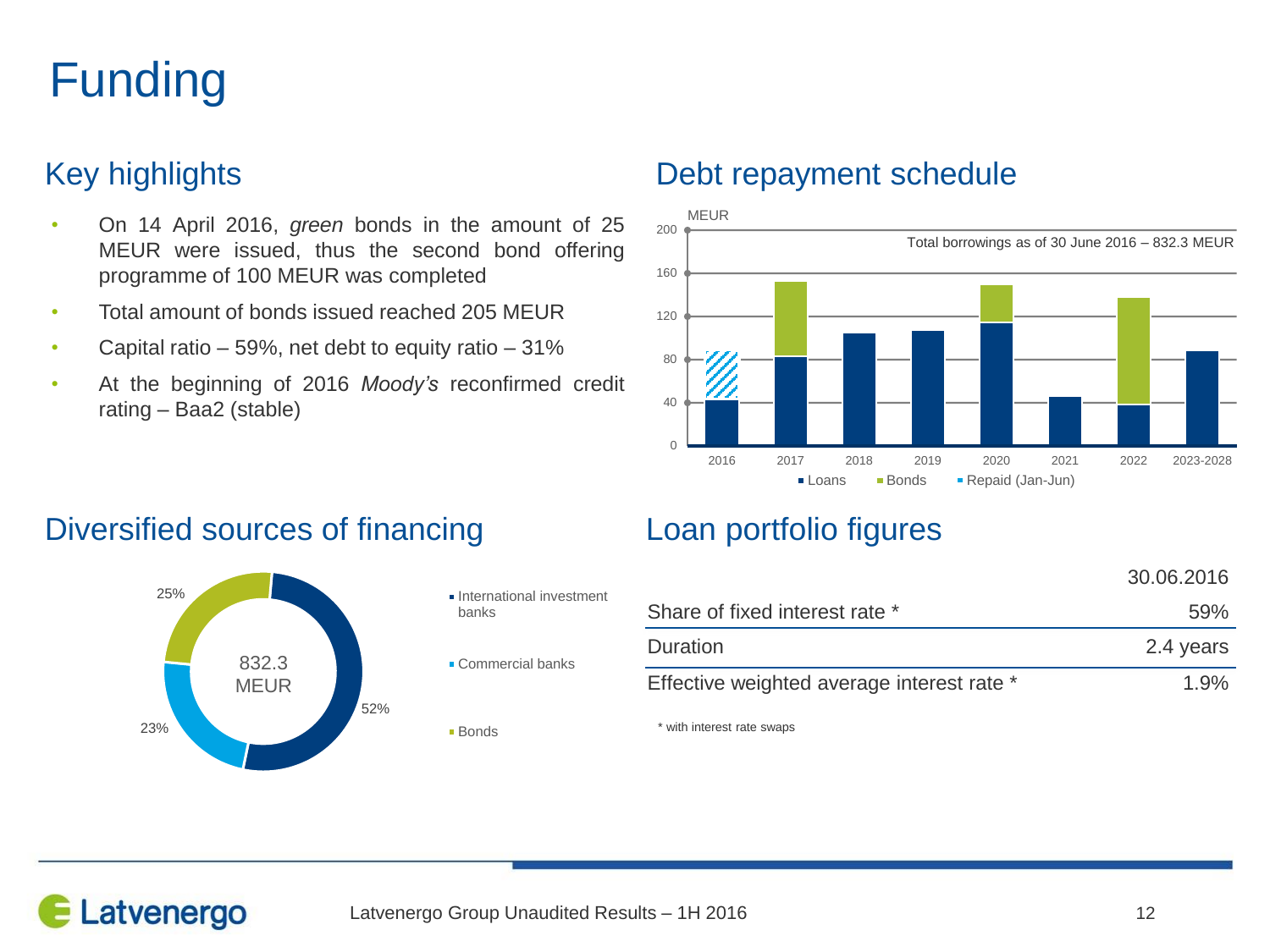## Agenda

## Group Profile

## Financials 1H 2016

## Current Issues

Role of Riga CHPPs in the Electricity Market ▶

Q&A

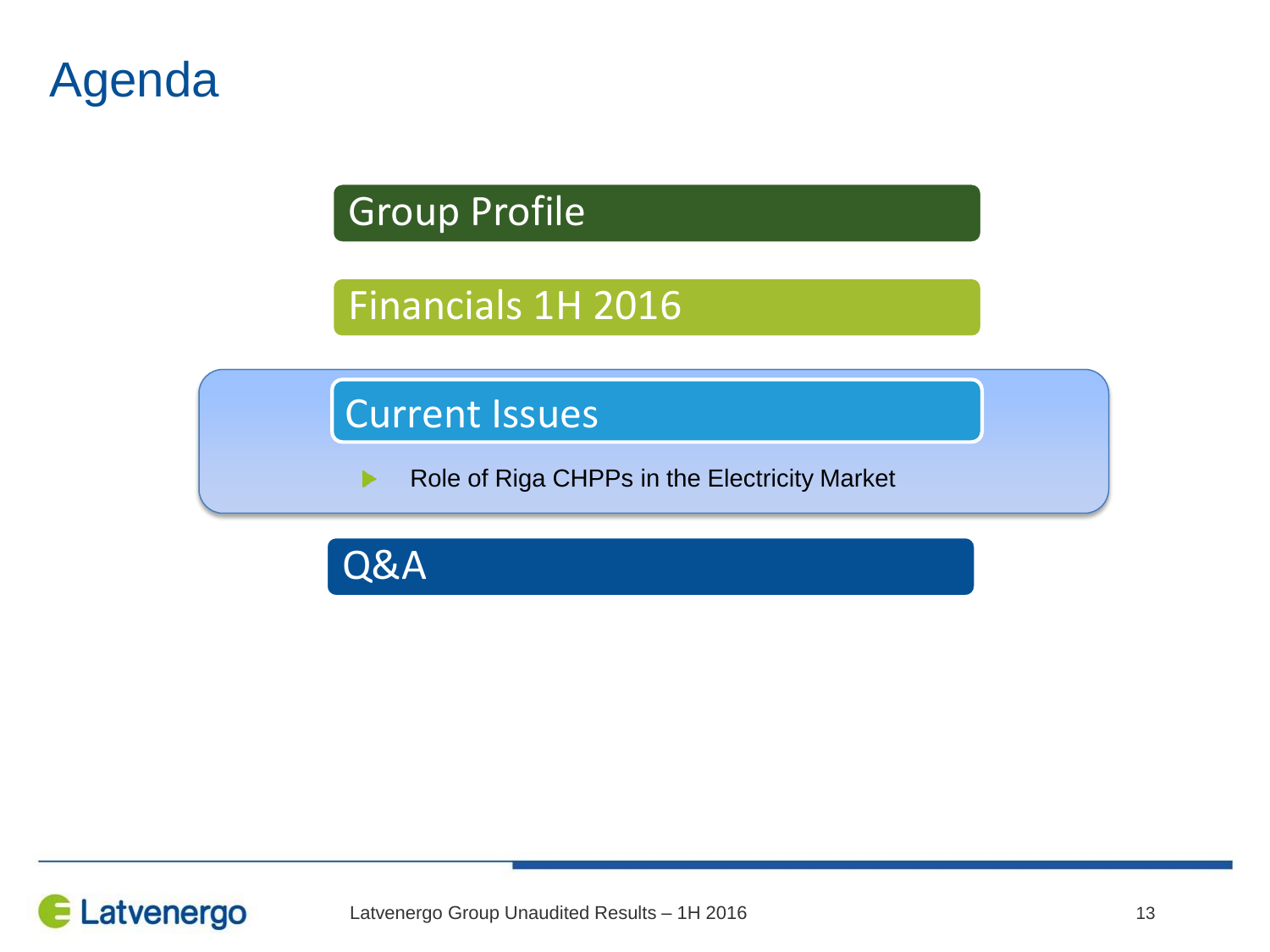# Role of Riga CHPPs in the Electricity Market



#### Electricity generation increased

### Key highlights

- Electricity output increased more than twofold
- Gas price decreased by 28%
- Riga CHPPs provided for significant input in stabilizing electricity price in market deriving from unstable interconnection operation

### General benefits of Riga CHPPs

Latvenergo

- Guarantee of electricity base-load capacity almost fully covering the entire Latvian electricity consumption under limited electricity import conditions
- Efficient and flexible operational modes easily adjustable to market conditions
- Fulfill all environmental requirements, minimize  $CO<sub>2</sub>$  and other emissions per unit of energy produced



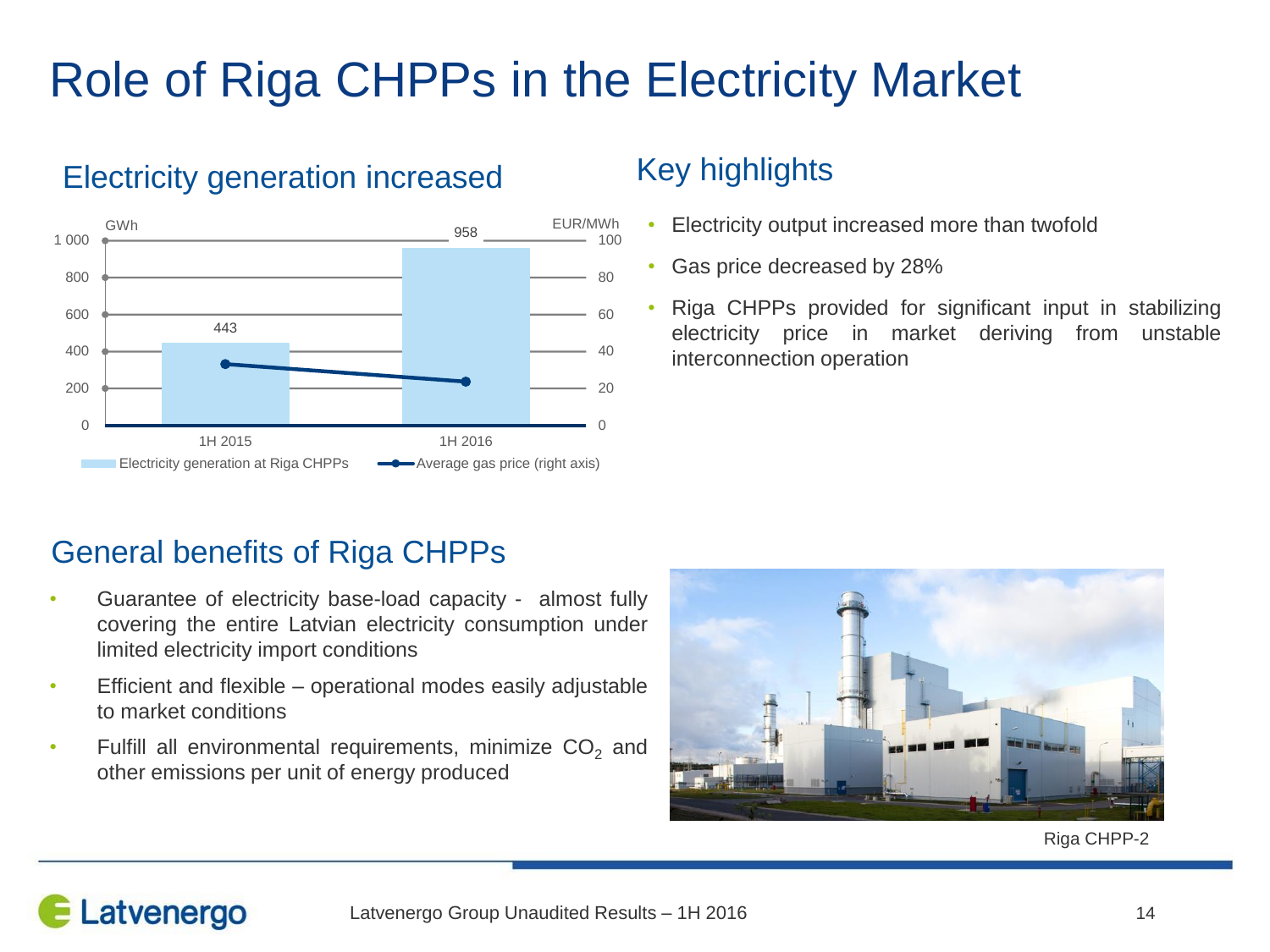## Q&A

#### or send to:

E-mail: investor.relations@latvenergo.lv

Website: www.latvenergo.lv

#### **AS Latvenergo**

P. Brieža iela 12, Riga, LV-1230, Latvia



/Latvenergo



/Latvenergo



/Latvenergo



/Latvenergo video channel



## Latvenergo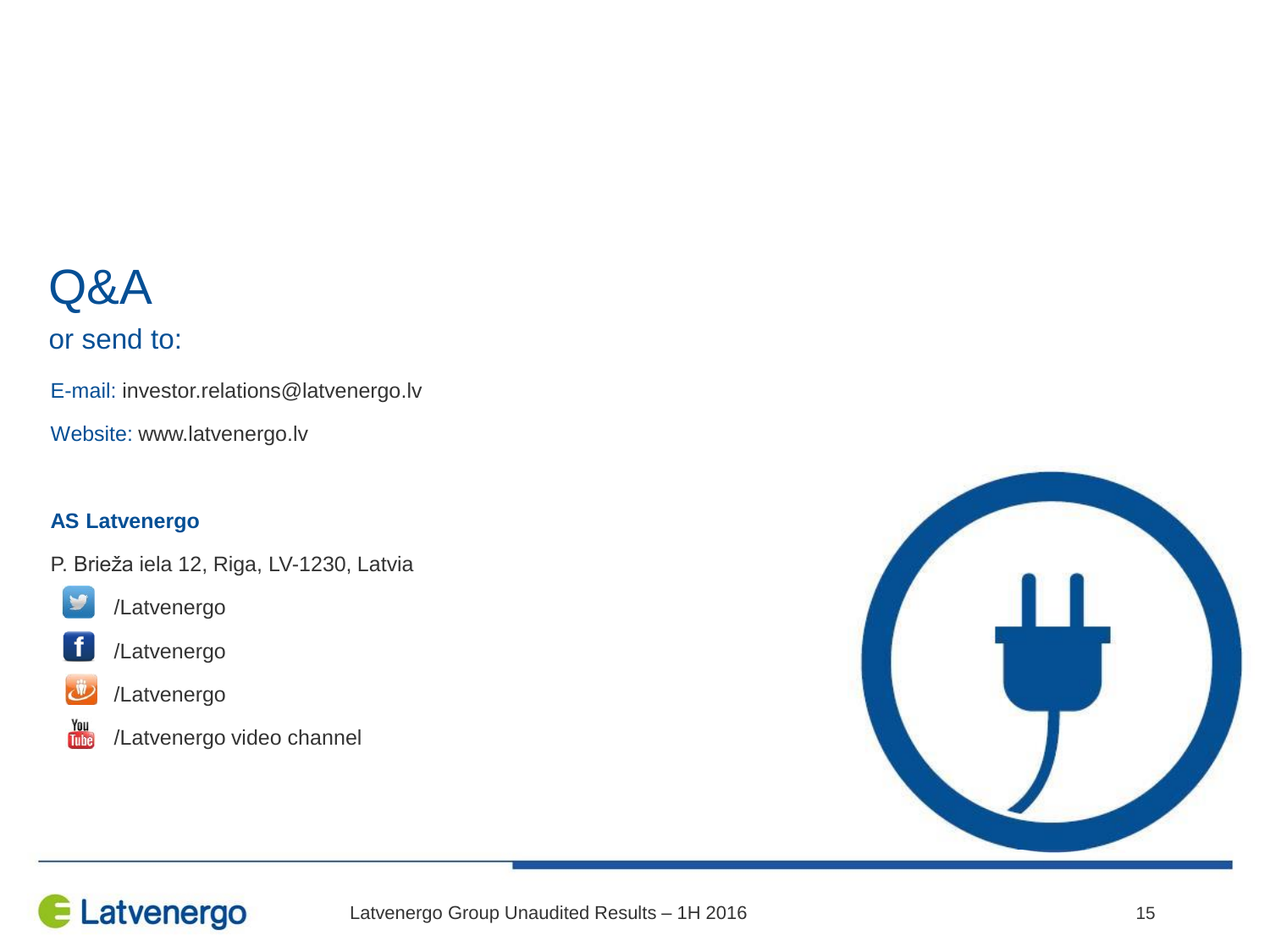# Consolidated Statement of Profit or Loss\*

|                                                                                                     | $01/01 -$<br>30/06/2016 | $01/01 -$<br>30/06/2015 |
|-----------------------------------------------------------------------------------------------------|-------------------------|-------------------------|
|                                                                                                     | <b>EUR'000</b>          | <b>EUR'000</b>          |
| Revenue                                                                                             | 475,998                 | 474,136                 |
| Other income                                                                                        | 3,372                   | 2,230                   |
| Raw materials and consumables used                                                                  | (195, 800)              | (219, 037)              |
| Personnel expenses                                                                                  | (48, 731)               | (47, 917)               |
| Depreciation, amortisation and impairment of intangible assets and property, plant<br>and equipment | (111, 542)              | (98, 782)               |
| Other operating expenses                                                                            | (31,586)                | (31, 575)               |
| <b>Operating profit</b>                                                                             | 91,711                  | 79,055                  |
| Finance income                                                                                      | 1,211                   | 1,443                   |
| Finance costs                                                                                       | (7, 386)                | (9, 853)                |
| <b>Profit before tax</b>                                                                            | 85,536                  | 70,645                  |
| Income tax                                                                                          | (10, 905)               | (8,947)                 |
| Profit for the year                                                                                 | 74,631                  | 61,698                  |

\* Unaudited Interim Condensed Consolidated Financial Statements. Prepared in accordance with the IFRS as adopted by the EU



Latvenergo Group Unaudited Results – 1H 2016 16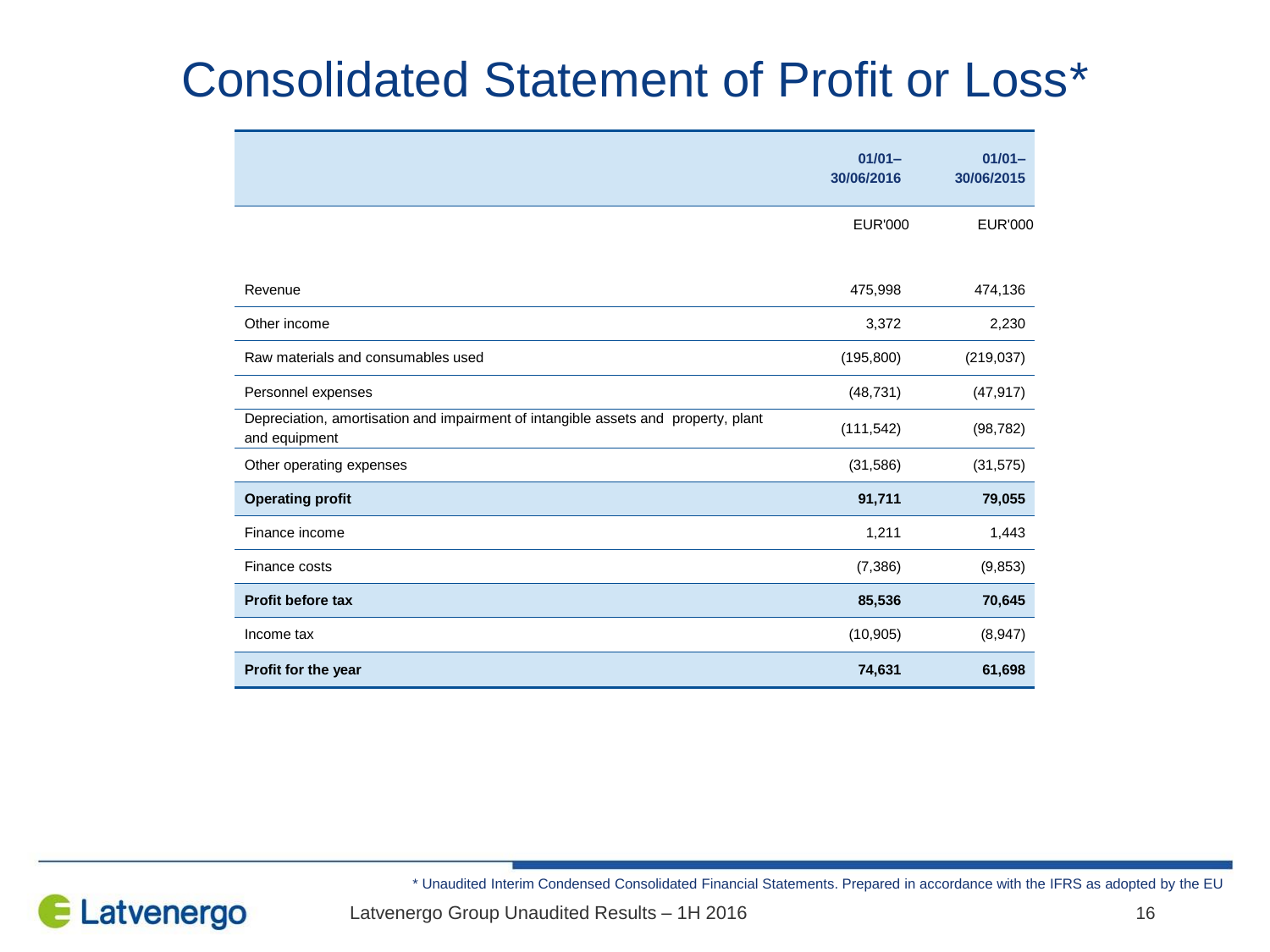# Consolidated Statement of Financial Position\*

|                                                             | 30/06/2016     | 31/12/2015 |
|-------------------------------------------------------------|----------------|------------|
|                                                             | <b>EUR'000</b> | EUR'000    |
| <b>ASSETS</b>                                               |                |            |
| <b>Non-current assets</b>                                   |                |            |
| Intangible assets and property, plant and equipment         | 3,057,048      | 3,090,661  |
| Investment property                                         | 764            | 696        |
| Non-current financial investments                           | 41             | 41         |
| Investments in held-to-maturity financial assets            | 17,059         | 20,609     |
| Other non-current receivables                               | 1.283          | 1,712      |
| Total non-current assets                                    | 3,076,195      | 3,113,719  |
| <b>Current assets</b>                                       |                |            |
| Inventories                                                 | 32,549         | 24,791     |
| Trade receivables and other receivables                     | 239,321        | 266,460    |
| Investments in held-to-maturity financial assets            | 11,379         | 7,859      |
| Derivative financial instruments                            | 2,190          |            |
| Cash and cash equivalents                                   | 183,866        | 104,543    |
| <b>Total current assets</b>                                 | 469,305        | 403,653    |
| <b>TOTAL ASSETS</b>                                         | 3,545,500      | 3,517,372  |
| <b>EQUITY</b>                                               |                |            |
| Share capital                                               | 1,288,531      | 1,288,531  |
| Reserves                                                    | 666,839        | 669,596    |
| Retained earnings                                           | 128,261        | 131,662    |
| Equity attributable to equity holders of the Parent Company | 2,083,631      | 2,089,789  |
| Non-controlling interests                                   | 7,858          | 6,913      |
| <b>Total equity</b>                                         | 2,091,489      | 2,096,702  |
| <b>LIABILITIES</b>                                          |                |            |
| <b>Non-current liabilities</b>                              |                |            |
| Borrowings                                                  | 759,092        | 714,291    |
|                                                             |                |            |
| Deferred income tax liabilities                             | 270,544        | 273,987    |
| Provisions                                                  | 16,409         | 15,984     |
| Derivative financial instruments                            | 10,953         | 8,291      |
| Other liabilities and deferred income                       | 194,602        | 196,386    |
| <b>Total non-current liabilities</b>                        | 1,251,600      | 1,208,939  |
| <b>Current liabilities</b>                                  |                |            |
| Trade and other payables                                    | 124,373        | 121,256    |
| <b>Borrowings</b>                                           | 73,134         | 83,192     |
| Derivative financial instruments                            | 4,904          | 7,283      |
| <b>Total current liabilities</b>                            | 202,411        | 211,731    |
| <b>Total liabilities</b>                                    | 1,454,011      | 1,420,670  |
| <b>TOTAL EQUITY AND LIABILITIES</b>                         | 3,545,500      | 3,517,372  |

\* Unaudited Interim Condensed Consolidated Financial Statements. Prepared in accordance with the IFRS as adopted by the EU